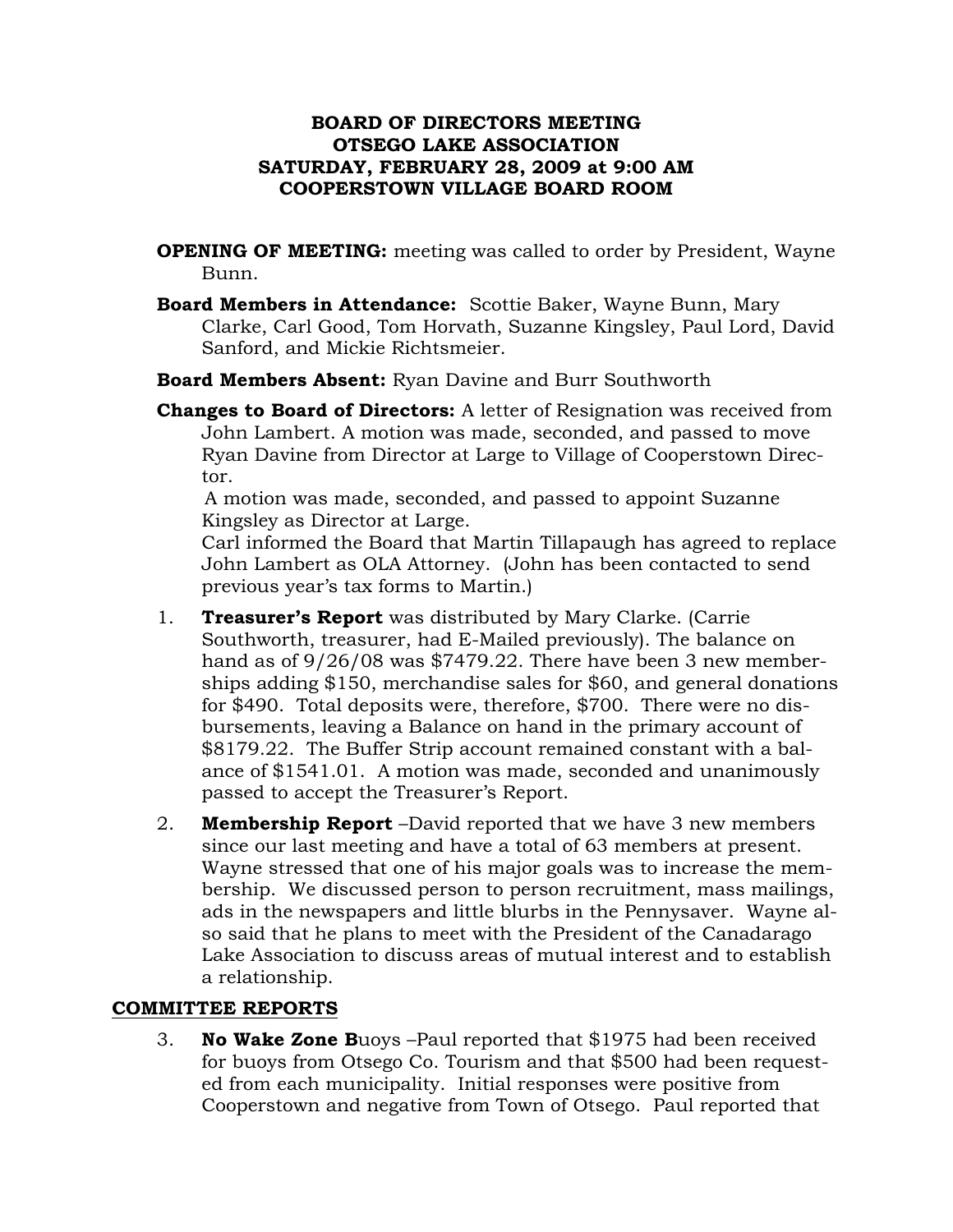the following were needed for the project: chain, connector hardware, and tools (costing about \$1000), as well as a nitrox add-on to the BFS compressor (which would cost \$3190 plus shipping plus medical oxygen cylinder).

- 4. **Cooperstown Boat Inspections** –Carl reported that this was all set except for finding inspectors.
- 5. **Stone Lined Ditches** –Scottie reported that she had not heard from Sean Mulligan. David said he planned to work with the county highway department. There will be a follow-up at the BOD meeting in April.
- 6. **Phosphorus Free Detergent** Paul reported that only one company has agreed to provide samples. We will give out what we have at future general meetings. The Board was pleased that there was greater availability of P-free products in the area. Paul showed a sign that he had reproduced which would promote P-free and buffer strips with our logo. We discussed ways of using this. Scottie suggested using the poster on the back of our application and sending with an announcement of our annual meeting. Tom will also talk to the SUCO marketing club about developing an alternative OLA logo which would be less costly to reproduce.
- 7. **Merchandise** -Scottie & Mary reported that our inventory is low on caps, but that we would probably be okay to wait to reorder until after the Earth Festival. Mary suggested that we consider adding sweatshirts to our offerings.
- 8. **Earth Festival** Scottie reported that the Earth Festival will be from 11-4 on April 18 at Milford School. Wayne and Carl will check out whether they can man our booth since neither Scottie nor Mickie will be in town. A motion was made, seconded, and passed to be represented at Earth Day and to send \$25 to register. It was also agreed to donate a tee shirt and/or hat and to donate a lakescape book for the silent auction.
- 9. **Otsego Lake Festival** –Scottie reported that an executive committee meeting had been recently been postponed, so there will more news next week after they reconvene. A major problem continues to be lack of money since the Water Quality Committee has decided that the festival has to be self-funded. Scottie said that the biggest expense is the salary of the event organizer and tent rental. She said that a different venue was being considered and that Glimmerglass State Park was a strong possibility. A discussion followed about pros and cons of Glimmerglass. BOD members suggested ways of reducing parking expense and providing benefits such as free admission to OLA members. Scottie will take suggestions to the Lake Festival executive committee.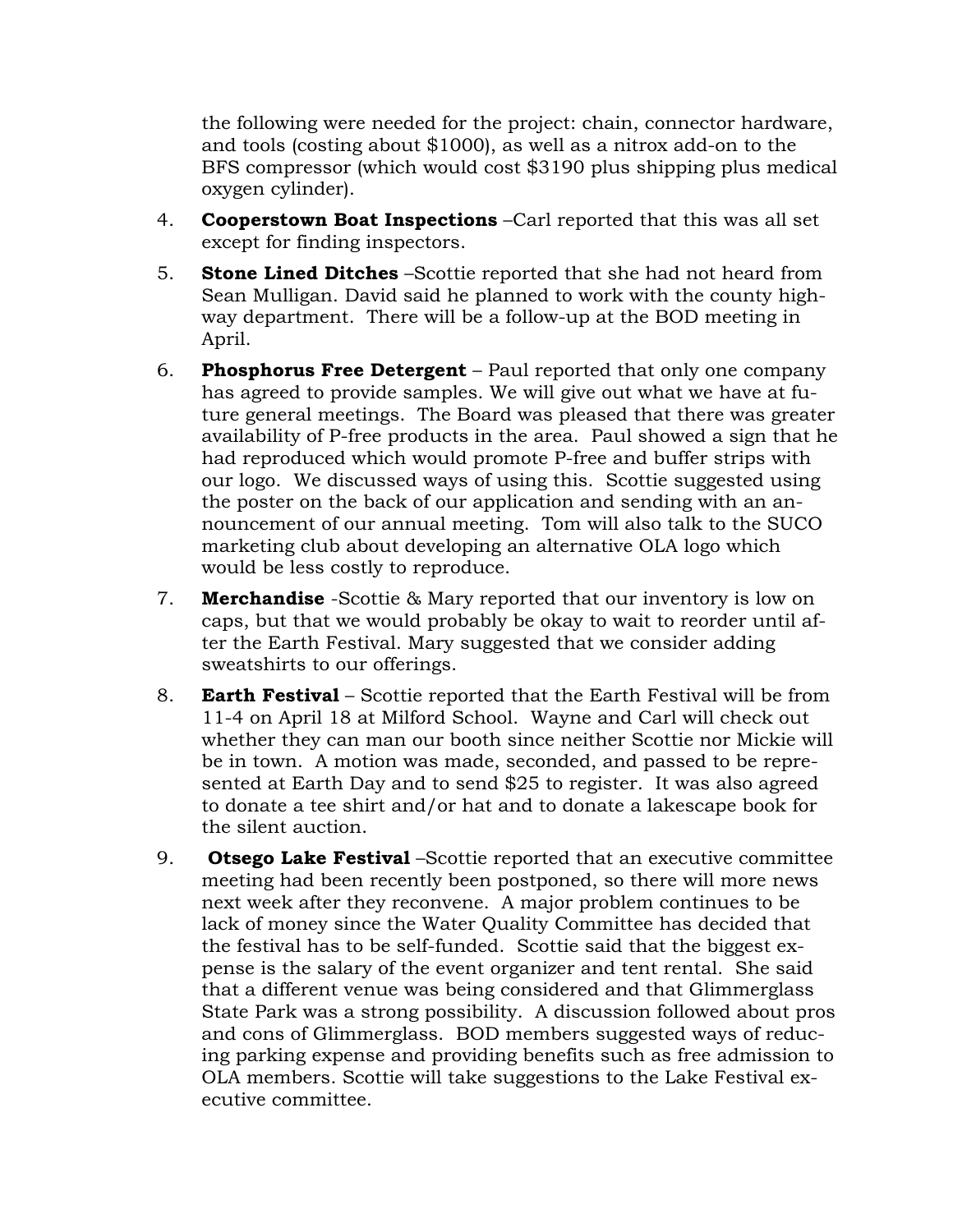- 10. **Website** -Burr has reported via E-Mail that the web site is up to date, but that he still needs help completing the buffer strip narrative.
- 11. **Law Enforcement L**iaison –David reported that he had no news, but the consensus was that the DEC had been on the lake a lot this winter.
- 12. **Otsego County Water Quality Coordinating Committee** –Carl referred us to the minutes which he regularly emails to all directors.
- 13. **Otsego 2000 Liaison** –Scottie reported that a new executive director was coming on board.
- 14. **OCCA Liaison** –Wayne said he planned to coordinate with Erik Miller more in the future.
- 15. **Smart Steps Boo**klet -Paul reported that we still have a good supply which we will continue to distribute.
- 16. **Lakefront Park Buffer Strip** Suzanne reported that June 4, with a rain date of June 5 has been set for the BOCES students to help to finish the boardwalk installation and mulching. Mickie said that a grant had been received from the College For Every Student foundation to underwrite the students' participation. We discussed what remained to be done to prepare (gravel, etc.) Carl will be in touch with the Village, and Suzanne will coordinate with Lake and Valley Garden Club. We also discussed contacting the organizers of the General Clinton on Memorial Day and requesting that the canoes be launched via the boat launch rather than by the docks and buffer strip. Mary reminded us of the funds remaining in the Buffer Strip account. Signage was discussed as a possible area for using this funding. We discussed signage from the village center to the buffer strip as well as informational signage at the Buffer Strip. The Cooperstown Graduate Program was approached to work on the later, we will follow-up on that.
- 17. **Public Landing Buffer Strip** –Mary reported that Springfield is not currently interested in taking money from outside groups for local projects. Mickie has contacted Dan Rosen who would be supportive, but it appears that there would not be majority support by the Springfield Board at this time. The question was raised whether the run-off issue was more complicated than could be remedied by a buffer strip alone and if so, how it could be addressed.
- 18. **Fenimore Art Museum Buffer Strip** –Suzanne reported that NYSHA is in the beginning steps of planning a buffer strip at their lakefront. This will include the creation of an artificial wetlands to show the different plants that the Indians used. The consensus of the BOD was that OLA would like to be involved. This will be pursued as plans develop.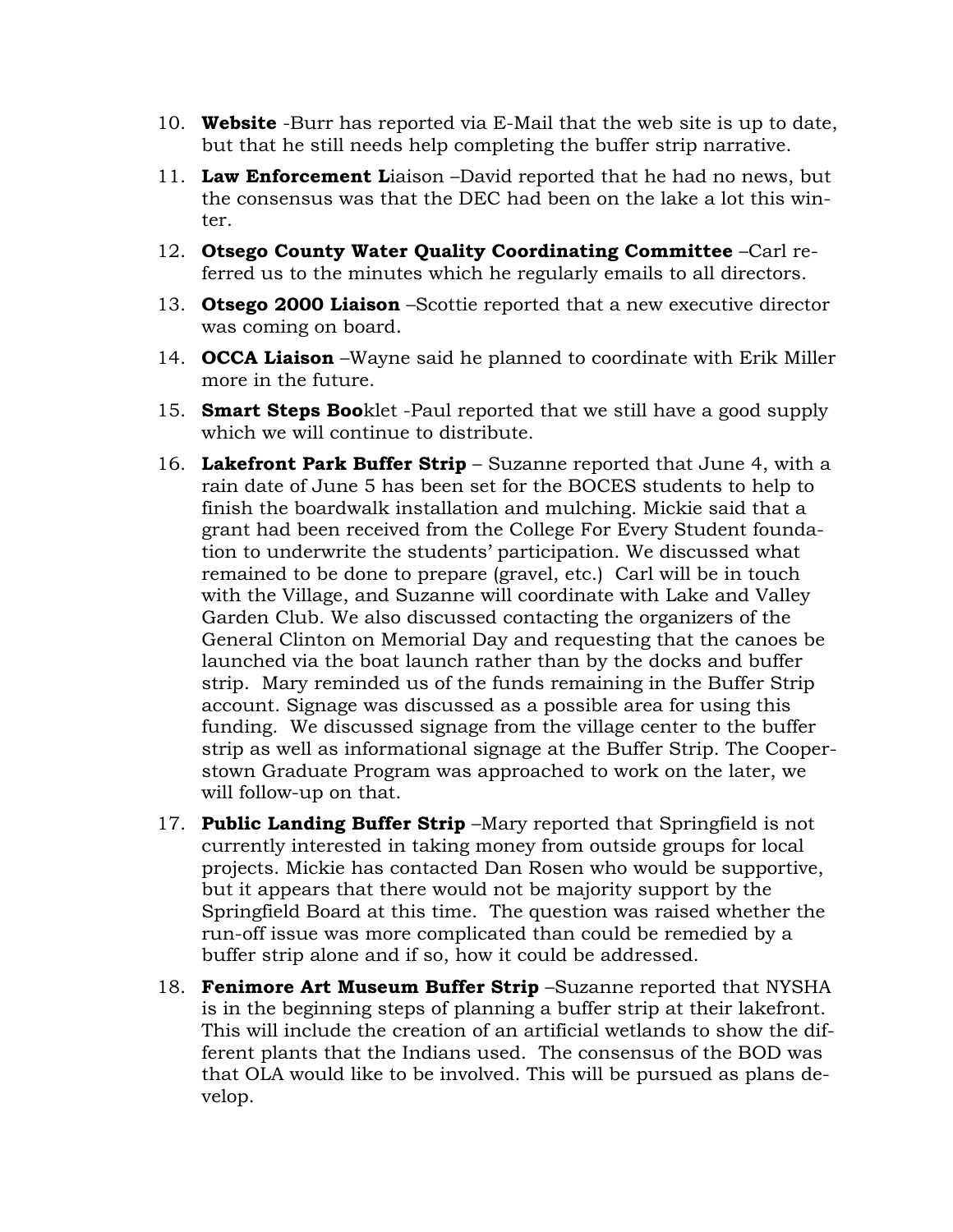- 19. **Mud Plume Photography** This continues to be an area of interest. Board Members will continue to spread the word, and Wayne will arrange a press release to encourage response. The BOD also authorized a \$300 prize for 08-09 aerial photos showing mud entering the lake.
- 20. **NYS Rt. 80 Adopt A Highway** –Wayne has the paperwork for this and will run it by the attorney.
- 21. **OLA Newsletter** –Although there was general agreement that there were many subjects of interest and excellent contributors for a newsletter, the many hours necessary to put one together makes it difficult to find an editor. We also discussed newspaper advertisement for members and mass mailings.

### **OLD BUSINESS**

23 It was voted that memberships in OCCA and NYSFOLA would be renewed with a maximum expenditure of \$150 for both memberships. The NYSFOLA meeting will be the first weekend in May. The Board voted to pay the fee for Board members to attend the meeting.

### **NEW BUSINESS**

- 24. **Potential Fund Raiser** Web Search Engine: GoodSearch.com –Carl has signed us all up. OLA will receive \$.01 for each hit we make.
- 25. **Video Tape Membership** Meetings & Post On Website and/or Broadcast Live Online – The Board discussed and agreed that since we provide comprehensive minutes and that there could be problems with permission from participants and impact on free "give and take" at meetings that we would not proceed with this at this time.
- 26. (a) 1st **Annual OLA Boat Parade** –Wayne proposed this as a fun activity. The Board agreed that we should explore this further. (b) **OLA Open Water Jump** at C'town Winter Carnival was discussed as another activity possibility. After discussion, concerns were raised about safety and liability issues. It also was suggested that we should not compete with the Goodyear Lake activity but might want to send an OLA team instead.
- 27. **Nominating Committee for Annual Election** (June Membership Meeting) A Committee consisting of David (Chair), Mickie, & Paul was appointed.

Positions Up For Election:

- a. President Currently Wayne Bunn
- b. Director Town of Otsego (Currently Scottie Baker)
- c. Director Town of Springfield (Currently Mary Clarke, who will not run again)